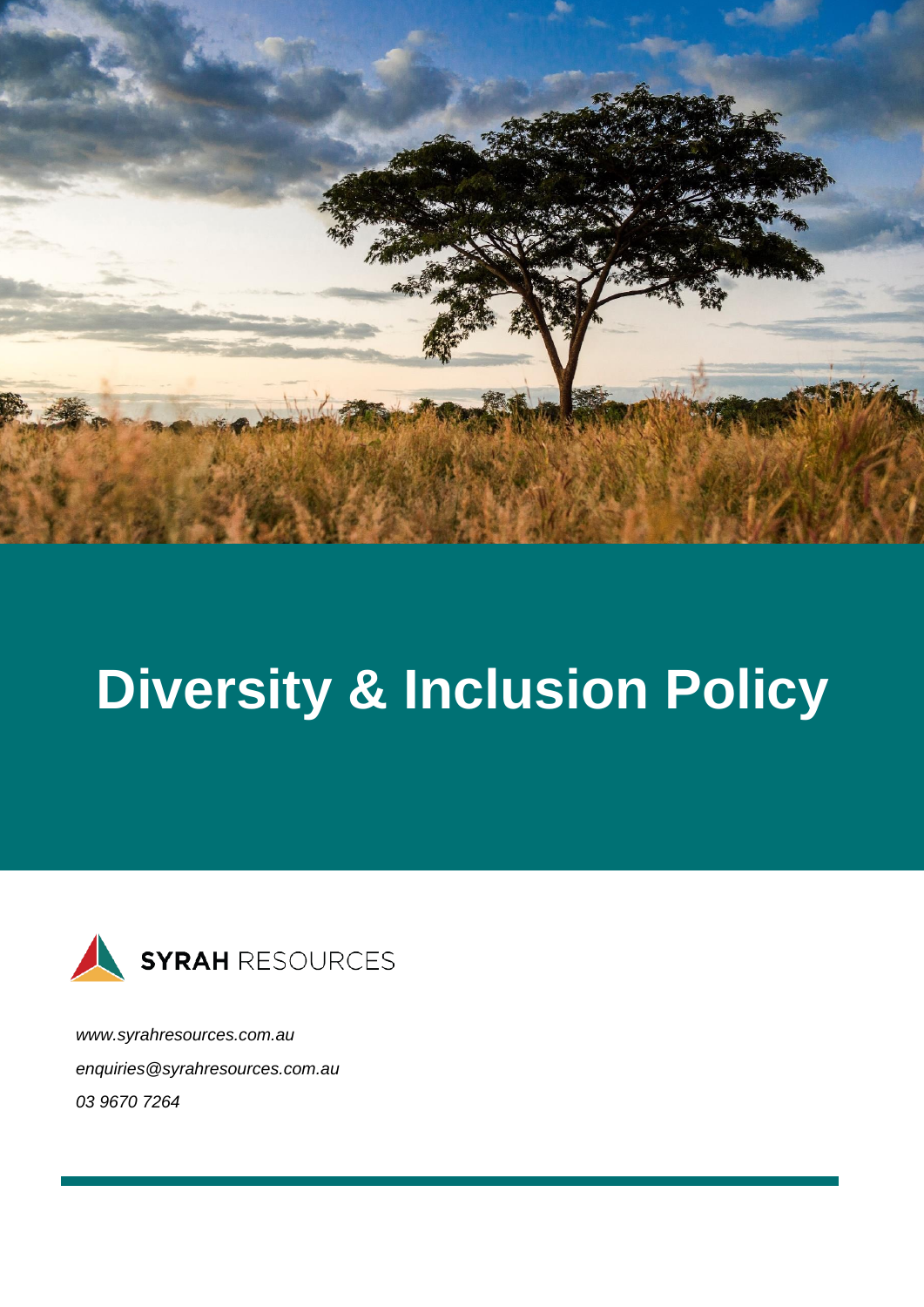# **CONTENTS**

| 3 <sub>l</sub> |  |
|----------------|--|
|                |  |
| 5 <sub>1</sub> |  |
| 6.             |  |
| 7 <sup>1</sup> |  |
| 8.             |  |
| 9.             |  |
| 10.            |  |
|                |  |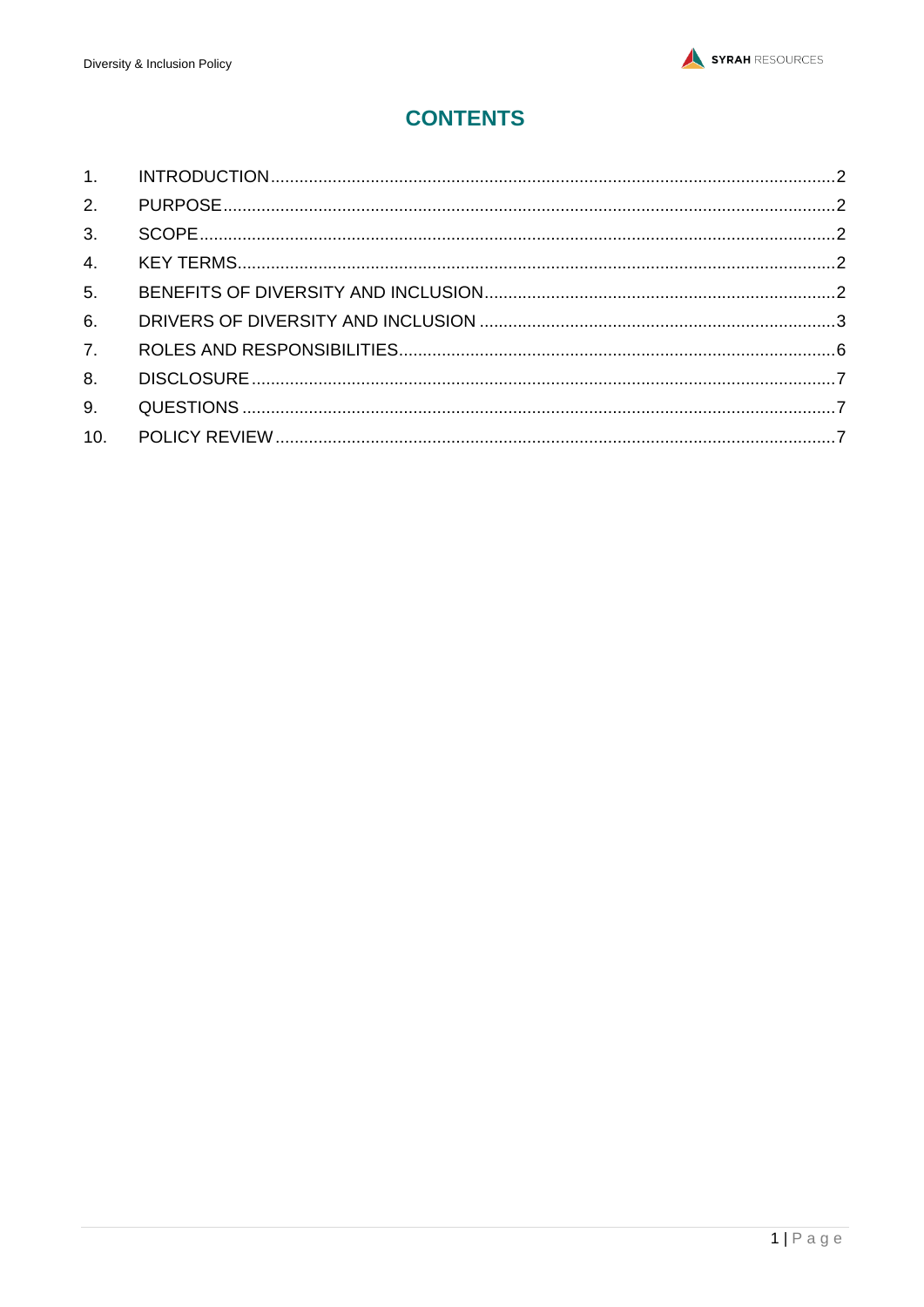# <span id="page-2-0"></span>**1. INTRODUCTION**

Syrah Resources ("Syrah" or "the Company") is an Australian Stock Exchange listed industrial minerals and technology company with its flagship Balama Graphite Operation in Mozambique and a downstream Active Anode Material Project in the United States. Syrah's vision is to be the world's leading supplier of superior quality graphite and anode material products, working closely with customers and the supply chain to add value in battery and industrial markets.

# <span id="page-2-1"></span>**2. PURPOSE**

The purpose of this Policy is to support the Syrah Group's commitment to achieving and maintaining a diverse and inclusive workforce, at all levels of the organisation, that is representative of the communities and markets in which it operates.

Syrah recognises that a diverse and inclusive workforce will directly contribute to the success of the organisation and create long term value for its shareholders.

This Policy takes into consideration the Workplace Gender Equality Act [2012] and the ASX Corporate Governance Principles & Recommendations [4th Edition] and outlines measurable objectives that have been set to ensure the Company achieves its diversity and inclusion goals.

# <span id="page-2-2"></span>**3. SCOPE**

This Diversity & Inclusion Policy ("Policy") applies to all Syrah Group employees, embedded consultants and representatives of the Syrah Group, herein referred to as "employees".

The Syrah Group means Syrah Resources Limited and all related subsidiaries including Twigg Exploration & Mining Limitada, Syrah Resources & Trading DMCC, Syrah Global DMCC and Syrah Technologies LLC. A reference in this Policy to "Syrah" or the "Company" includes each member of the Syrah Group.

The Company's contract partners are also encouraged to align their own systems and practices with this Policy at all times.

#### <span id="page-2-3"></span>**4. KEY TERMS**

Diversity refers to the variety of characteristics that make individuals different from one another and encompasses gender, ethnicity, disability, age, sexual orientation, social and political affiliations, marital or family status, religious or cultural beliefs, professional / industry backgrounds, technical skill sets and any other distinguishing attributes.

Inclusion refers to the extent to which the Company empowers all employees to be actively involved in key business activities and places equal value on the individual contributions of each person, regardless of their background.

# <span id="page-2-4"></span>**5. BENEFITS OF DIVERSITY AND INCLUSION**

The Company is committed to creating a diverse and inclusive organisational culture where all employees have an equal opportunity to acquire information, develop professionally, advance their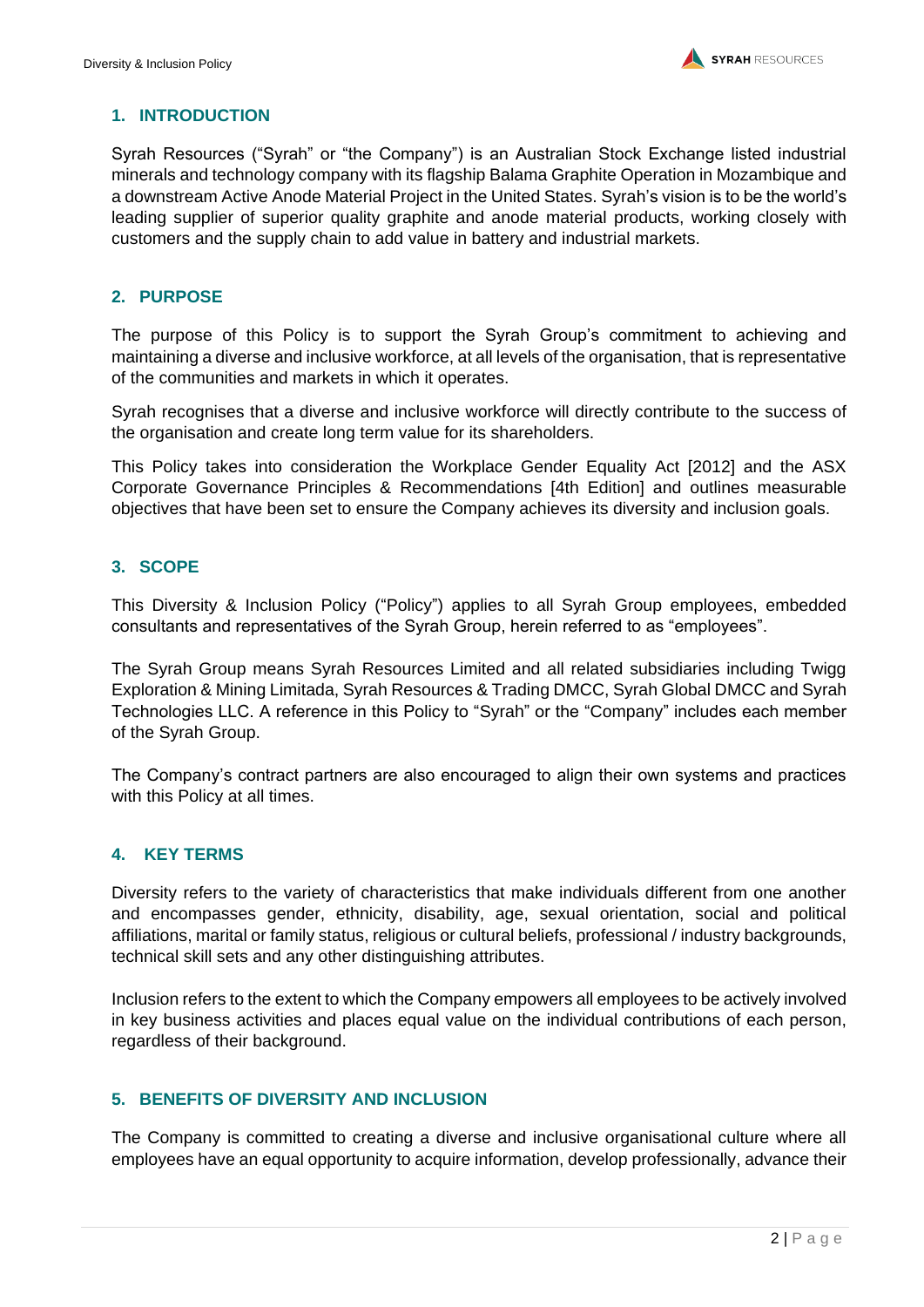careers, participate in key business activities and contribute to the organisational decision-making process.

By embracing diversity and inclusion in the workplace the Company will be better equipped to make creative, innovative and effective decisions that draw on the wide range of experiences, approaches and perspectives people from diverse backgrounds bring to their roles.

A diverse and inclusive organisational culture will enable the Company to attract, retain and motivate the best available talent, from the widest talent pools, and will help to ensure the workforce remains representative of the communities within which it operates and the diversity of its stakeholders and markets.

In principle, the Company strongly believes that a diverse and inclusive workforce will directly contribute to the success of the organisation and create value for our shareholders.

#### <span id="page-3-0"></span>**6. DRIVERS OF DIVERSITY AND INCLUSION**

Syrah has implemented both quantitative and qualitative initiatives to drive the Company's diversity and inclusion efforts. Diversity performance is measured and reported to the Executive Committee and Board of Directors ("Board") on a regular basis.

#### **6.1. Diversity Targets**

The Board has overseen the establishment of the following diversity targets to align with the Workplace Gender Equality Act and the ASX Corporate Governance Principles and Recommendations. Syrah's gender diversity targets are reviewed on an annual basis as a minimum, and more regularly as deemed necessary to ensure targets are increased in line with organisational growth and development.

|                                                          |                                                                                                                                                                                                     | <b>ACTUAL</b>             |                             | <b>TARGET</b>               |
|----------------------------------------------------------|-----------------------------------------------------------------------------------------------------------------------------------------------------------------------------------------------------|---------------------------|-----------------------------|-----------------------------|
| <b>Business Area</b>                                     | <b>Description</b>                                                                                                                                                                                  | 2021                      | 2022                        | 2025                        |
| <b>Board of Directors</b>                                | Representation of women on the<br>Board of Directors of the Company<br>(includes Managing Director &<br>Chief Executive Officer).                                                                   | 33%                       | 33%                         | $50\% \pm 10\%$             |
| <b>Senior Leadership</b><br>Team<br>(CEO, CEO-1 & CEO-2) | Representation of women in senior<br>leadership roles, defined as the<br>Management Personnel<br>Kev<br>(KMP) of the Company and KMP<br>direct reports in General Manager<br>level roles and above. | 27%                       | 25%                         | $50\% \pm 10\%$             |
| <b>Corporate Group</b>                                   | Representation of women across<br>Corporate business<br>divisions<br>(Australia and Dubai).                                                                                                         | 48%                       | $50\% \pm 10\%$             | $50\% \pm 10\%$             |
| <b>Operations</b>                                        | Representation of women across<br>Twigg Exploration and Mining<br>(Balama<br>Graphite<br>Limitada<br>Operation) and<br>Syrah<br>Technologies LLC (Vidalia Active<br>Anode Material Project).        | Balama 16%<br>Vidalia 20% | Balama 20%*<br>Vidalia 18%* | Balama 22%*<br>Vidalia 20%* |

*\* Targets take the headcount ramp-ups into consideration and reflect a year on year increase in female recruitment %.*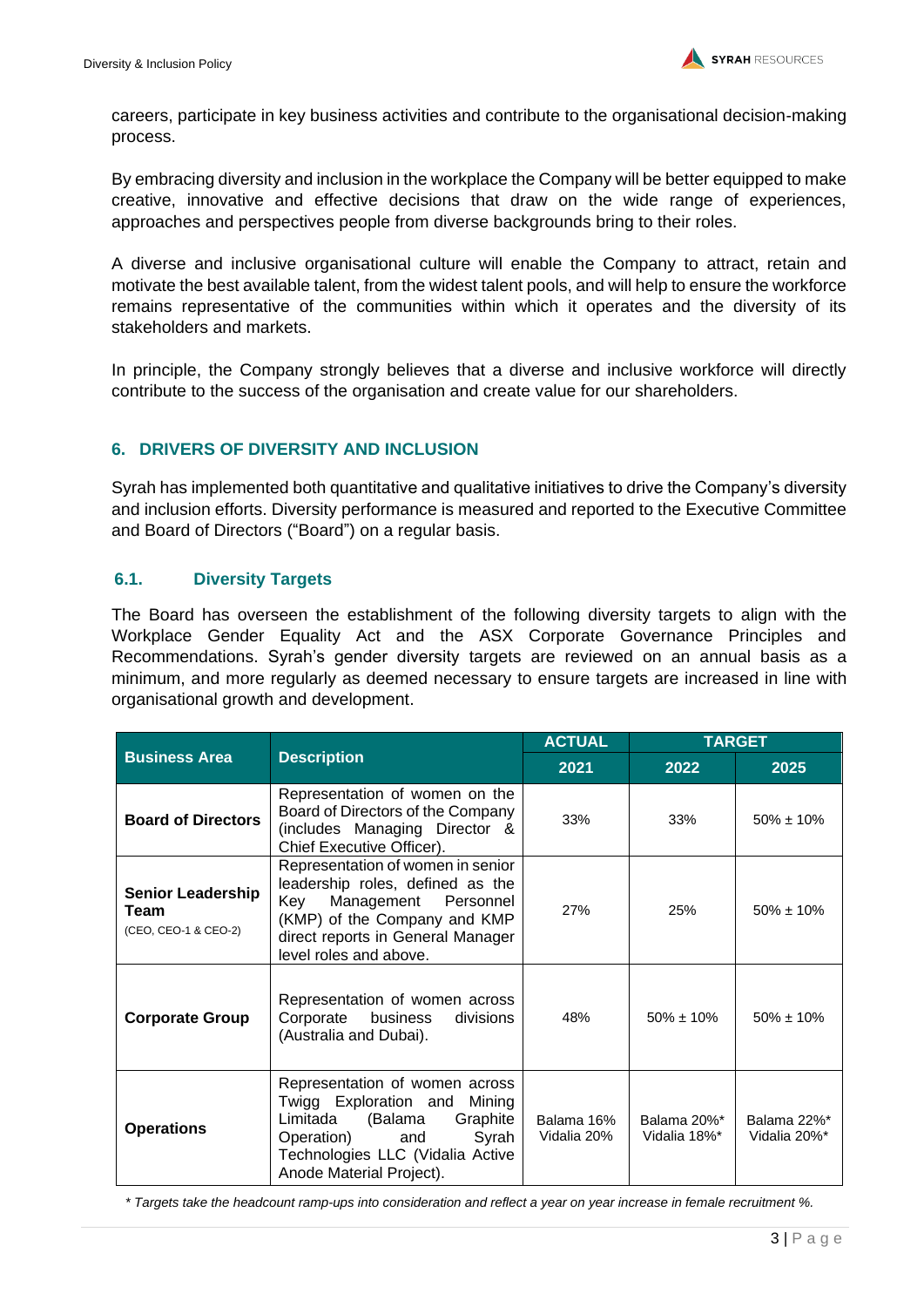### **6.2. Diversity Reporting**

Syrah has established robust reporting practices to ensure that diversity performance is consistently measured and reviewed across the Group and to identify any emerging trends or continual improvement opportunities.

Progress against diversity targets is captured and reported to the Executive Committee on a monthly basis, and to the Board at each Board meeting. The following metrics form part of the reporting process:

- $\triangleright$  Gender diversity across all levels of work;
- ➢ Gender diversity in recruitment shortlists;
- $\triangleright$  Pay equality;
- ➢ Local employment;
- ➢ Average training hours provided to employees by gender; and
- $\triangleright$  Number of male and female employees who receive regular performance / career development reviews.

Syrah's progress against the diversity targets is externally reported on annually in its Corporate Governance Statement (as at 31 December in the relevant year).

#### **6.3. Qualitative Initiatives to Support Diversity and Inclusion**

The diversity targets will be supported by specific diversity and inclusion initiatives including the establishment of a Diversity and Inclusion Committee (see section 6.6) and the addition of conscious and unconscious bias training to the Business Conduct Training package, a Group mandatory training competency.

The Company will also consider additional initiatives that promote diversity and inclusion across the Group.

#### **6.4. Discrimination, Victimisation and Harassment**

The Company recognises that all forms of discrimination, victimisation and harassment represent immediate threats to equal opportunity, diversity and inclusion in the workplace. All forms of unacceptable behaviour in relation to these matters will therefore not be tolerated and employees will be held directly accountable for their conduct on all occasions, in line with the Company Values, and other applicable policies. See [Workplace Behaviour Policy.](http://www.syrahresources.com.au/corporate-governance)

Employees attend Business Conduct Training upon their commencement to understand the Company's expectations in relation to acceptable standards of behaviour and to actively promote diversity and inclusion in the workplace. Refresher training will be run at least biennially for all employees to reinforce these expectations.

#### **6.5. Pay Equality**

Robust remuneration frameworks are an important driver of diversity and inclusion as they help to mitigate the risk of gender (or other) based pay discrimination manifesting in the workplace by ensuring that employees in like-for-like roles are compensated equally.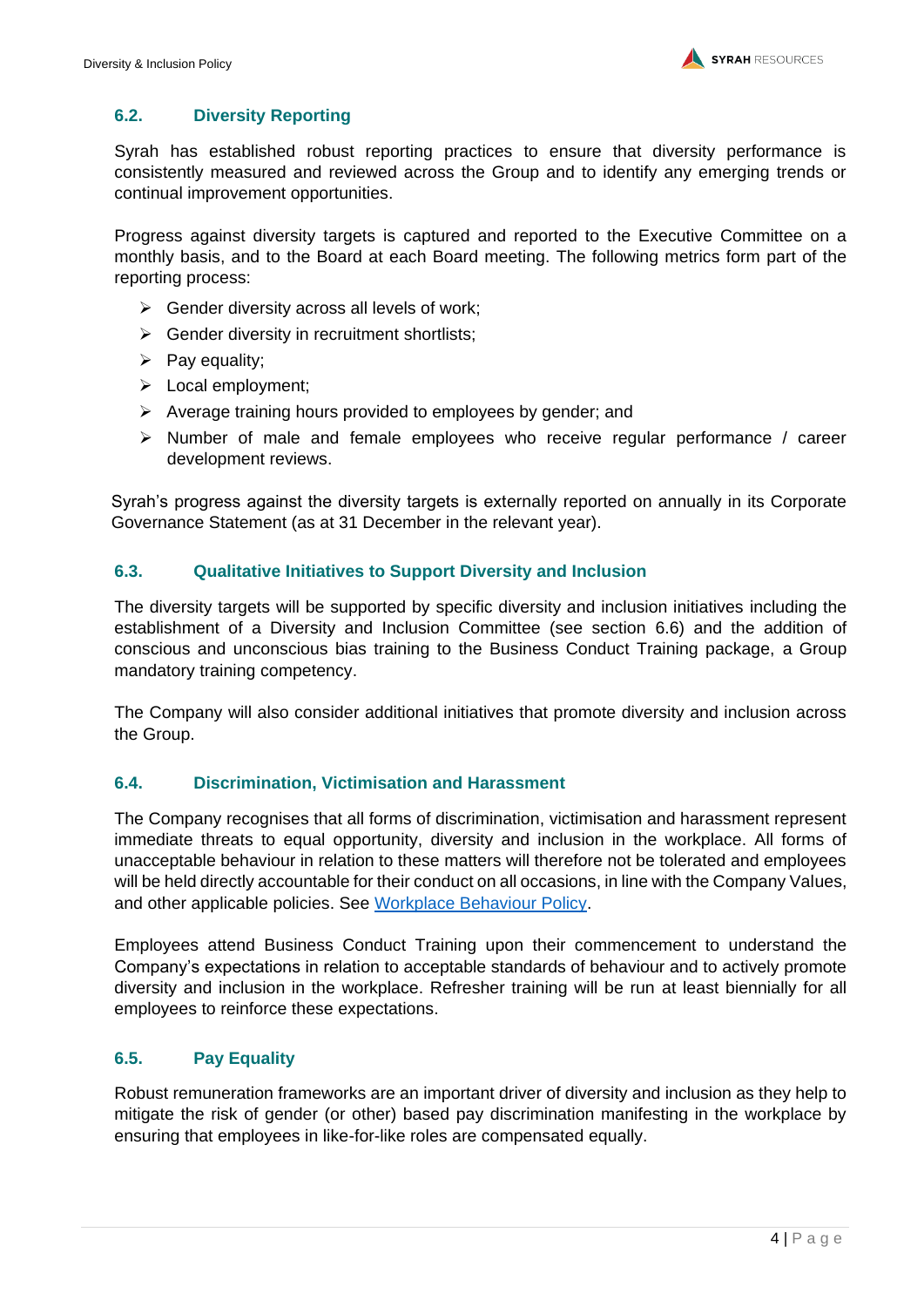Equity and fairness in remuneration and wider business practices enables the Company to attract and retain a skilled and diverse workforce and encourages equal participation across all levels of work. See [Remuneration Policy.](https://www.syrahresources.com.au/application/third_party/ckfinder/userfiles/files/20210916_POL-Remuneration%20Policy.pdf)

Syrah conducts regular gender pay equality reviews to ensure that employees in like-for-like roles with similar knowledge, skills, ability, qualifications, experience and performance are paid equally, regardless of their gender

# **6.6. Diversity & Inclusion Committee**

The Managing Director and Chief Executive Officer ("MD & CEO") will establish and promote the Diversity & Inclusion Committee which will consist of nominated employees from a cross-section of the workforce.

The role of the Committee will be to consult with the business to develop and implement initiatives to drive diversity and inclusion across the Company in line with this Policy. The Diversity and Inclusion Committee will report progress to the Executive Team regularly.

#### **6.7. Merit-based Assessment & Selection**

The Company will continue, from the Board of Directors down, to assess and select employees based on merit to ensure the most suitable and qualified candidates are appointed on all occasions. The Company may at times seek to proactively increase diversity in leadership and workforce recruitment and development to ensure continuing progress against diversity and inclusion objectives.

Proactive efforts are made at all stages of the assessment and selection process to improve the diversity of the Company's workforce. Diversity and inclusion considerations will be incorporated into job design and candidate profile development for all levels in the business, including Board of Director vacancies.

Diversity and inclusion considerations, including evaluations of conscious and unconscious bias, will be made at all stages of the recruitment process so that candidates from diverse backgrounds are not unfairly assessed and/or precluded from selection.

#### **6.8. Parental Leave & Flexible Work Arrangements**

The Company encourages the use of flexible work arrangements, where appropriate, to afford employees the flexibility to meet their commitments outside of work. This flexibility, in turn, reduces barriers for employment which facilitates the full and equal participation of all employees in the workplace.

Where flexible work arrangements cannot be implemented, such as in an operational environment, all rosters have been set to ensure employees are provided ample time away from work for rest and recreation purposes.

Syrah has adopted a competitive Parental Leave position over and above the minimum legal requirement, and will continue to work with employees on a case-by-case basis to ensure that fair and flexible leave arrangements are accessible to parents so they can fulfil their family responsibilities.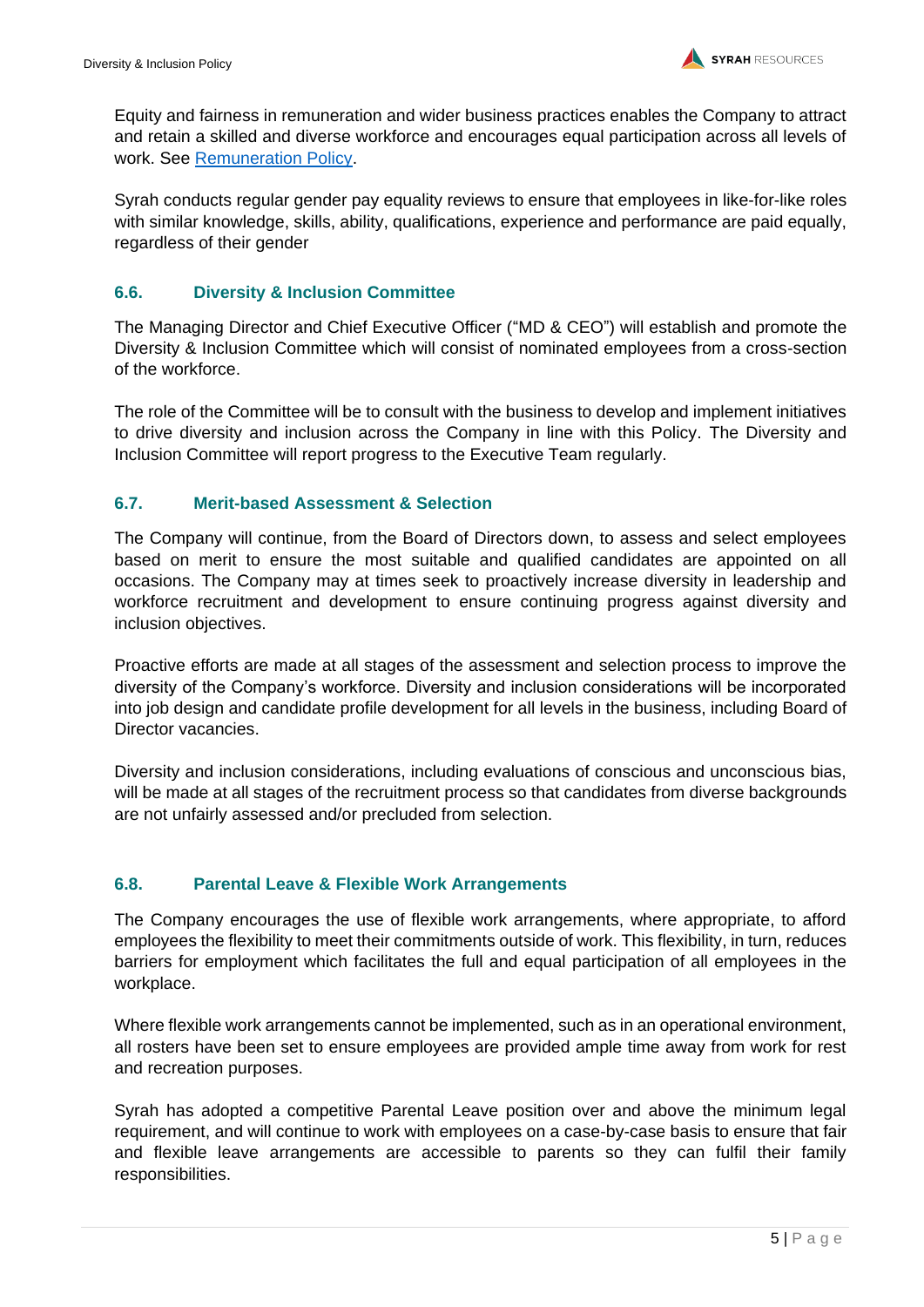Syrah has piloted a "buddy" system to ensure that primary caregivers are supported by a Company representative throughout all stages of their transition to and from Parental Leave. This person is responsible for assisting the employee with any necessary paperwork, conducting regular welfare checks on the employee, keeping them up to date with workplace developments whilst they are on leave and supporting their transition back to work at the conclusion of their leave arrangement.

Where possible, flexible work arrangements will be offered to employees returning from Parental Leave to facilitate their transition back to work.

# **6.9. Succession Planning & Development**

Diversity and inclusion features prominently in all Group succession planning and talent management initiatives to ensure a planned and considered approach is taken to prepare employees from diverse backgrounds for management and senior management positions.

# **6.10. Local Employment**

Syrah views local employment as a key diversity and inclusion initiative critical to the sustainability of the business

The Company reserves all entry-level and, where possible, semi-skilled roles at the Balama Graphite Operation for members of its eight (8) Host Communities. All local employment initiatives are conducted in consultation with the Local Development Committee ("LDC") to ensure the necessary engagement and selection protocols are followed at all times.

Local employment metrics are reported monthly to the Executive Team.

#### **6.11. Social Inclusion**

Syrah recognises that inclusion is not limited to the immediate work environment and the Company proactively engages with the local Host Community and other stakeholders, via the LDC, to ensure they are involved in key decisions that directly affect them.

The LDC consists of Company, Host Community, District and Provincial government representatives and is the primary governance mechanism that oversees and approves the delivery of Syrah's community programs. Syrah recognises that socially inclusive work practices result in improved and more sustainable outcomes for all parties.

#### <span id="page-6-0"></span>**7. ROLES AND RESPONSIBILITIES**

The MD & CEO will drive a diverse and inclusive organisational culture where employees are afforded equal opportunity across all areas of the business, and will ensure proactive measures are taken to eliminate all forms of harassment, discrimination, conscious and unconscious bias from the workplace.

The Diversity and Inclusion Committee will oversee the implementation of key diversity and inclusion initiatives, consult with employees on all related matters and report progress regularly to the Executive Team.

All employees are responsible for supporting and maintaining a diverse and inclusive organisational culture across the Company.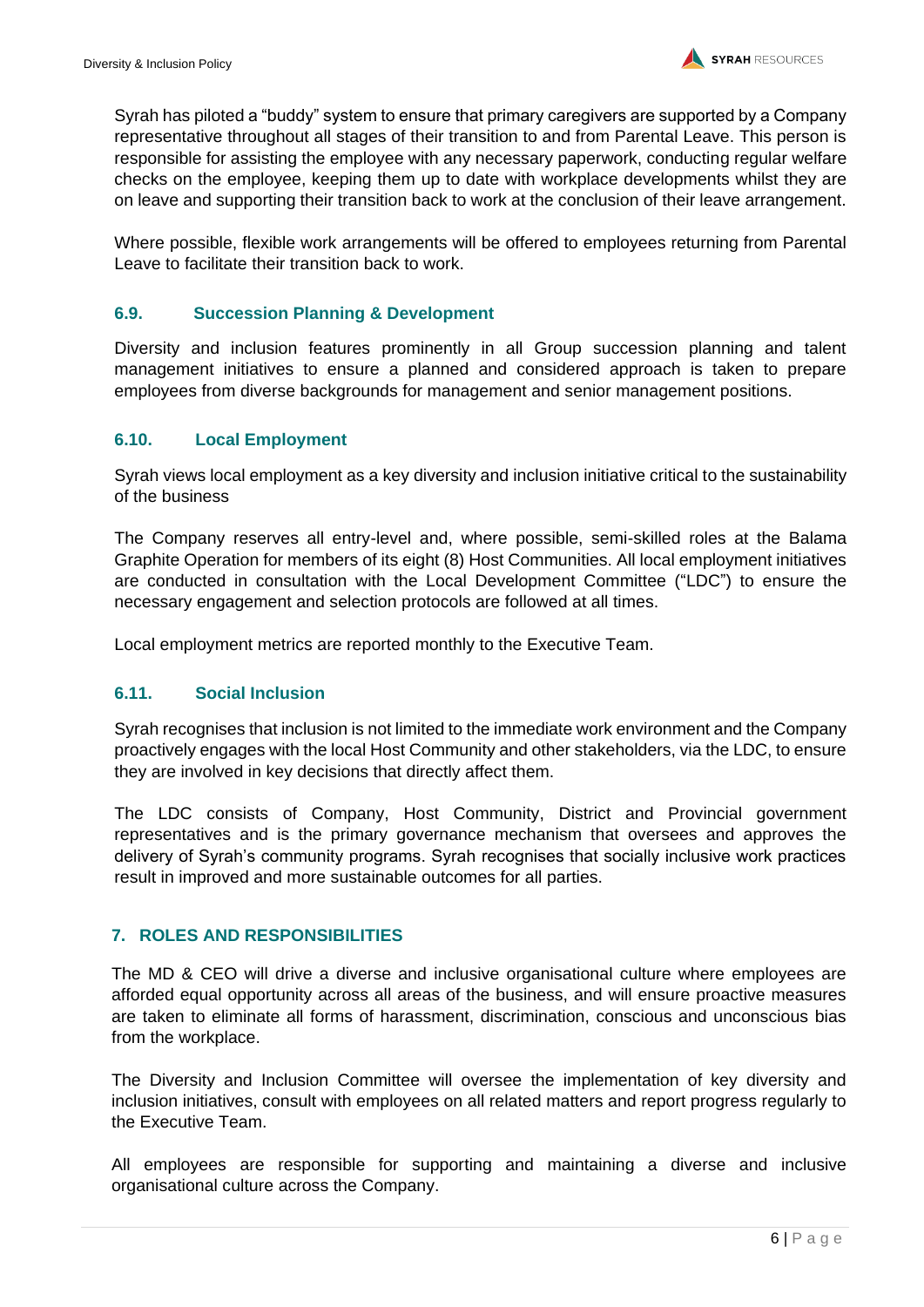# <span id="page-7-0"></span>**8. DISCLOSURE**

Syrah's progress towards achieving its diversity and inclusion targets and initiatives will be disclosed in the Company's **Quarterly [Sustainability Reports](http://www.syrahresources.com.au/sustainability-reports)** and **Annual Reports**.

# <span id="page-7-1"></span>**9. QUESTIONS**

Questions regarding this Policy should be directed to the Human Resources team or the Diversity & Inclusion Committee.

# <span id="page-7-2"></span>**10. POLICY REVIEW**

This document will be reviewed and updated at least annually in line with business and legislative requirements.